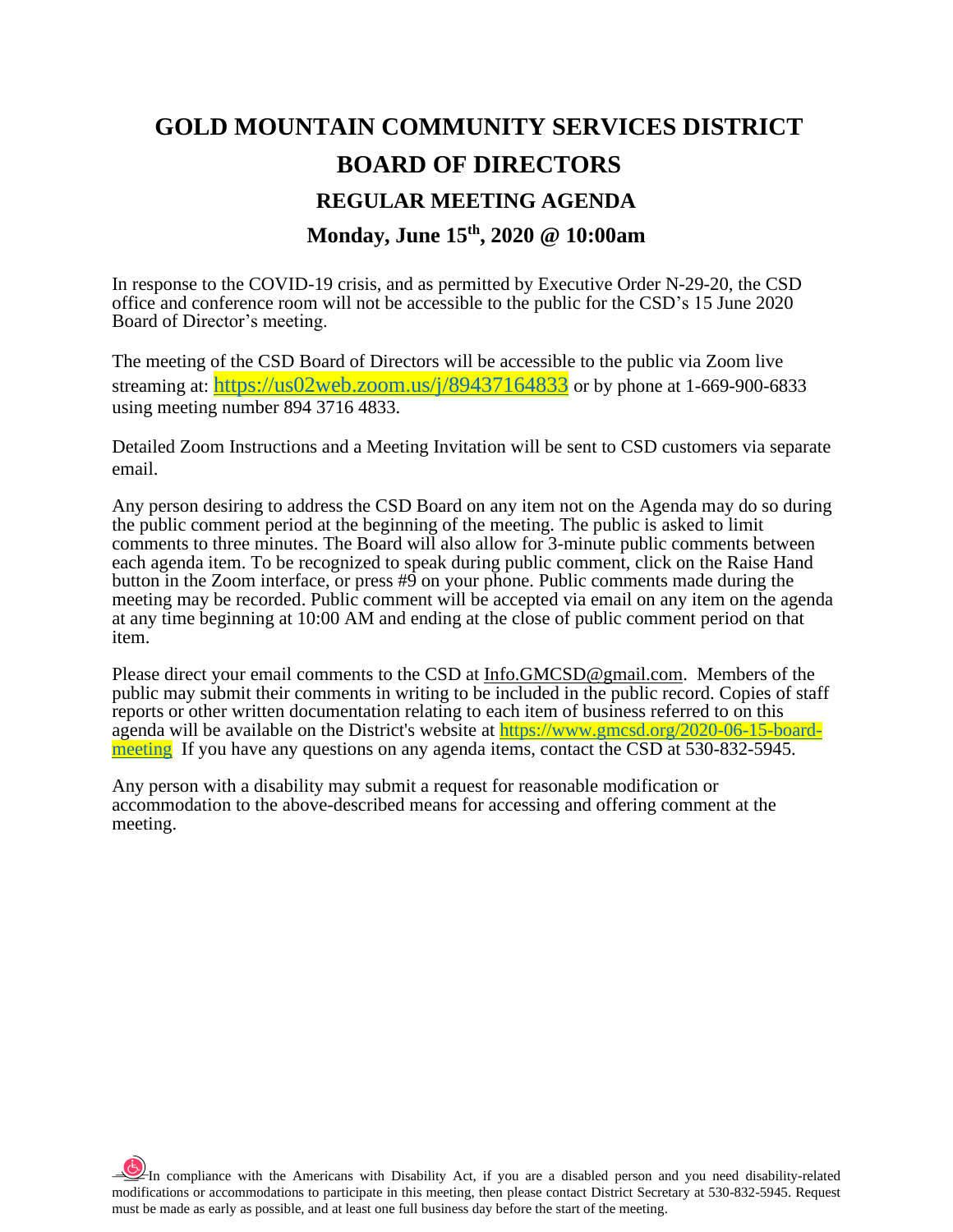## **GOLD MOUNTAIN COMMUNITY SERVICES DISTRICT BOARD OF DIRECTORS**

### **MEETING AGENDA**

#### **Monday, June 15th, 2020 @ 10:00am**

#### **A CALL MEETING TO ORDER:** Determination of a Quorum and Acceptance of Agenda.

Roll Call Vote

#### **B CONSENT CALENDER:**

**Minutes:** Approval of May 15<sup>th</sup>, 2020 Regular Meeting Minutes & June 1<sup>st</sup>, 2020 Special Meeting **Minutes** 

**Warrant Registers:** Approval of May 2020 Warrant Registers

**C PUBLIC COMMENT:** Under Government Code Section 54954.3, members of the audience may address the Board on any agenda item before or during the Board's consideration of the item. The District allows a maximum of three (3) minutes for each speaker.

#### **D OLD BUSINESS:**

1. **ADOPTION OF THE 2020/21 BUDGET**: Administrative Manager will present the final draft of the 2020/21 budget. Contract the 2020/21 budget.

#### **E NEW BUSINESS:**

- 1. **DELIQUENCIES REVIEW:** Administrative Manager to review CSD delinquencies. Discussion
- 2. **CSD BOARD VACANCY:** Administrative Manager to present for discussion and action the steps to fill the CSD Board of Directors Vacancy. Discussion and Action
- 3. **PLACEMENT OF DELINQUENCIES ON THE PLUMAS COUNTY TAX ROLL:** Administrative Manager will discuss the placement of District liens on the Plumas County tax roll for collection. Discussion & Action
- 4. **RESOLUTION No. 2019/20 -17.** General Manager will present Resolution No. 2019/20-17 to accept Nakoma Landing Holdings permanent Easement for Lot 42 located at 746 Deer Trail for approval; Discussion & Possible Action
- 5. **FOREST MANAGEMENT PROGRAM:** Board President to present for discussion and action the consideration of supporting the research and buildout of the Forest Management Program and commitment of funding. Discussion & Possible Action
- 6. **BUDGET REPORT & FINANCIALS FOR MAY 2020:** Review and Acceptance of Reports as presented by the Administrative Manager Roll Call Vote

#### **F REPORTS:**

- 1. **GENERAL MANAGER'S REPORT**:
	- a) General Operations & Miscellaneous Items Update: Discussion

2. **ADMIN REPORT:**

In compliance with the Americans with Disability Act, if you are a disabled person and you need disability-related modifications or accommodations to participate in this meeting, then please contact District Secretary at 530-832-5945. Request must be made as early as possible, and at least one full business day before the start of the meeting.